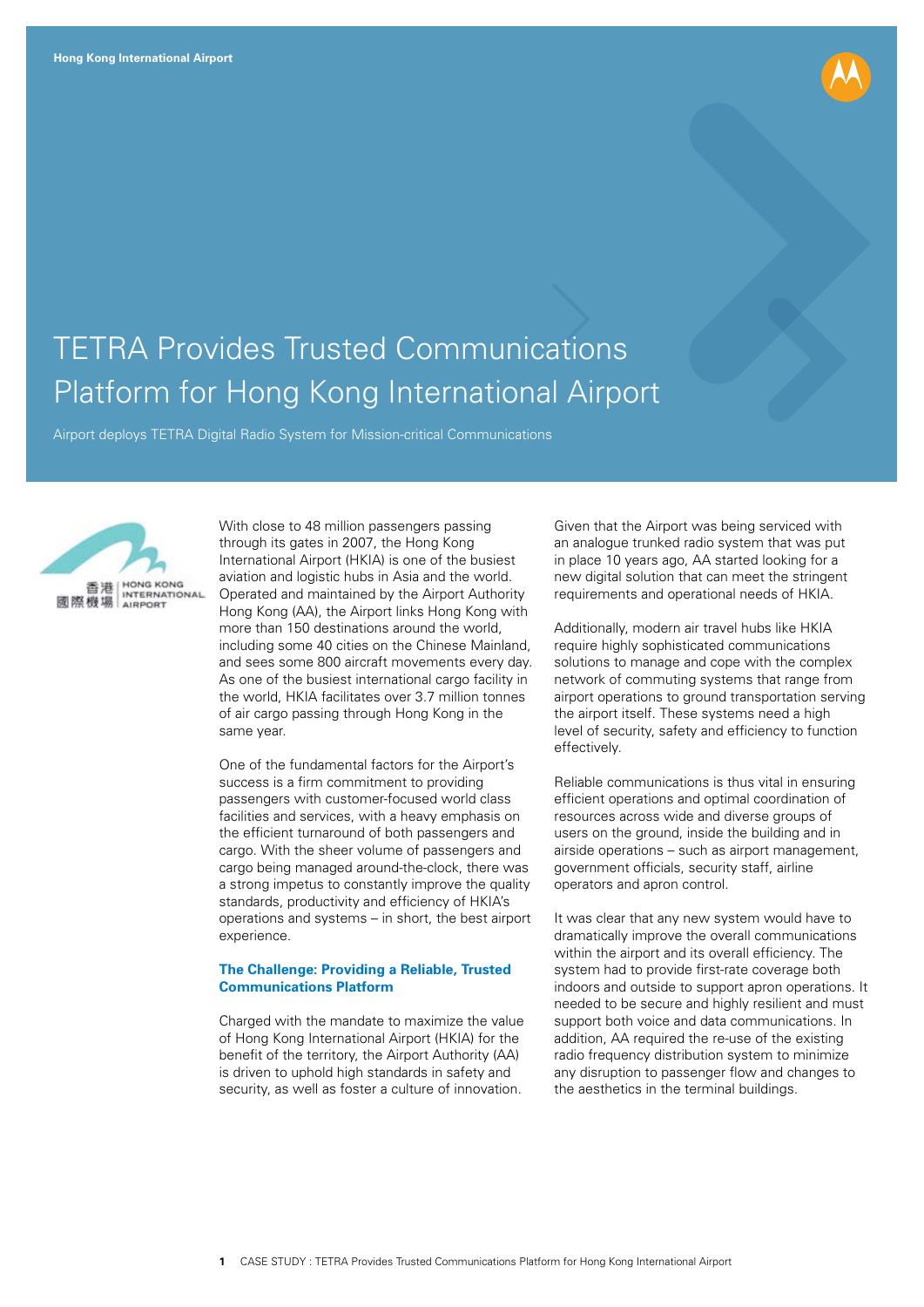

"Hong Kong International Airport (HKIA) needs a trusted radio platform which users with mission-critical responsibilities in the airport can deploy easily, and Motorola had the necessary product range and expertise to implement such a large-scale project smoothly. As the operator for one of the busiest airports in the world, we are always looking to improve our operations so that our passengers, customers and business partners get the best air transportation experience."

**Ricky W K Leung General Manager, Technical Services Hong Kong Airport Authority**

## **The Solution: Using TETRA for HKIA Communications**

To address its demands for reliability and security, AA decided to deploy Motorola's TETRA (TErrestrial Trunked RAdio) digital radio system. The solution used was the Dimetra IP system, the latest in TETRA technology that would provide HKIA with more efficient and failsafe radio communications.

A Digital Trunked Radio System (DTRS) such as TETRA makes an ideal communication backbone for efficient airport communications. TETRA is based on open standards for digital mobile communications established by the European Telecommunications Standards Institute (ETSI) and has become the de-facto professional radio standard for integrated mobile voice and data communications. TETRA-based systems offer high flexibility and scalability; as well as a secure environment for routine daily communication requirements. In addition, their highly resilient architecture can form the heart of a swift and efficient response network during a crisis such as a terrorist attack or major incident.

For airport operators, efficient and failsafe communications are crucial to ensuring passenger safety and security. This was a major factor why AA opted to go for a TETRA digital trunking system to support their critical communications.

Motorola's solution comprises an upgrade of the existing analogue system to the Motorola Dimetra IP system that supports simultaneous voice and messaging, multi slot packet data (MSPD), telephone interconnect, voice logging and encryption. Through just one integrated communications platform, HKIA is now able to provide seamless communications and full

interoperability across users in airport operations such as airport security, operations maintenance, baggage handling and other ground handling services.

The system consists of three base stations, eight dispatch consoles and will support over thousands of subscribers and users. The system went live by September 2008, with refinements to be added over the years and/or as new requirements surface. Motorola will also provide first-year onsite maintenance service, including training HKIA personnel to operate and manage the system.

According to Ricky W K Leung, General Manager, Technical Services of Airport Authority Hong Kong (AA), the decision to partner with Motorola was in part due to Motorola's extensive experience and heritage in public safety deployment and leading position within the TETRA market. "HKIA needs a trusted radio platform which users with missioncritical responsibilities in the airport can deploy easily, and Motorola had the necessary product range and expertise to implement such a largescale project smoothly," said Mr. Leung.

"As the operator for one of the busiest airports in the world, we are always looking to improve our operations so that our passengers, customers and business partners get the best air transportation experience." Mr. Leung added.

Motorola has already been providing resilient communications solutions to support airport operations such as fleet, cargo and logistics management for many years. A typical Motorola TETRA system - a combination of an IP-based TETRA switch, and Base Stations - provides optimum network coverage across airport operations.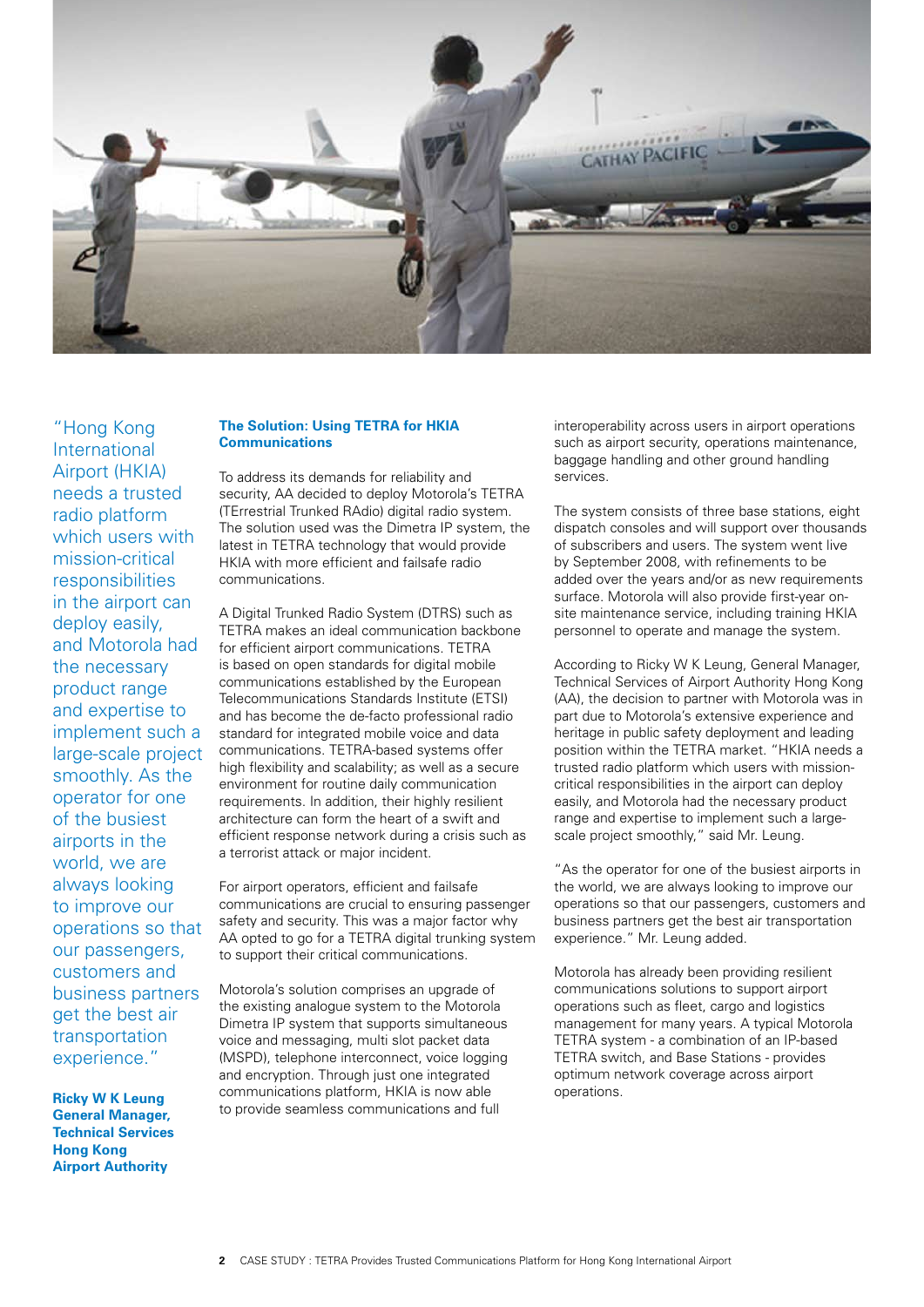

Motorola's comprehensive range of TETRA radio terminals including handheld radios and mobile radios offer advanced communications features to harness both the voice and data capabilities of Motorola's IP-based TETRA systems, including integrated GPS receivers which can enable the location of users to be monitored to enhance safety and operational efficiency. Due to the sophisticated voice technology that is implemented in TETRA, the loud background noise typical at airports will hardly interfere with the voice communications among the TETRA radio system users. In addition to voice, Motorola's TETRA solutions enable secure data communication and are scalable to support future network growth.

## **Benefits of the TETRA solution**

After the Dimetra IP system started operation in September 2008, AA received feedback from users commenting on the great improvements in size and weight of the portable digital radio sets. There were also positive reactions on the clear digital audio quality and the tremendous capacity for value-added applications.

Coverage has been significantly improved, especially for indoor locations. The system is also equipped with encryption capabilities for high level security communications.

In addition, AA will also be considering the adoption of value-added airport applications such as remote access to flight schedules and location tracking services.

"Airport operators worldwide are looking for efficient and reliable communications to improve operating efficiency and ensure passenger safety and security standards. The Hong Kong International Airport's decision to go with Motorola as the provider of TETRA radio communications solutions demonstrates the growing demand for Motorola TETRA solutions in the industrial, commercial and transportation markets," said Phey Teck Moh, vice president, Motorola Government and Public Safety, Asia Pacific.

More than 80 airports, including many of the busiest airports worldwide, have used Motorola's radio communications solutions specially tailored for the airport environment. In Asia, major airports such as the new Bangkok International Airport (Suvarnabhumi) in Thailand, Kuala Lumpur International Airport in Malaysia and more than 20 airports in China are using Motorola radio communications solutions.

In Hong Kong, Motorola has implemented other TETRA systems in various industries including rail, seaports and the government. Through cutting edge IP-based solutions Motorola is leading the development and deployment of interoperable, scalable TETRA solutions that seamlessly connect people, assets and information to grow businesses, and increase efficiency and customer satisfaction.

"Airport operators worldwide are looking for efficient and reliable communications to improve operating efficiency and ensure passenger safety and security standards. The Hong Kong International Airport's decision to go with Motorola as the provider of TETRA radio communications solutions demonstrates the growing demand for Motorola TETRA solutions in the industrial, commercial and transportation markets."

**Phey Teck Moh Vice President, Asia Pacific Motorola Government and Public Safety**